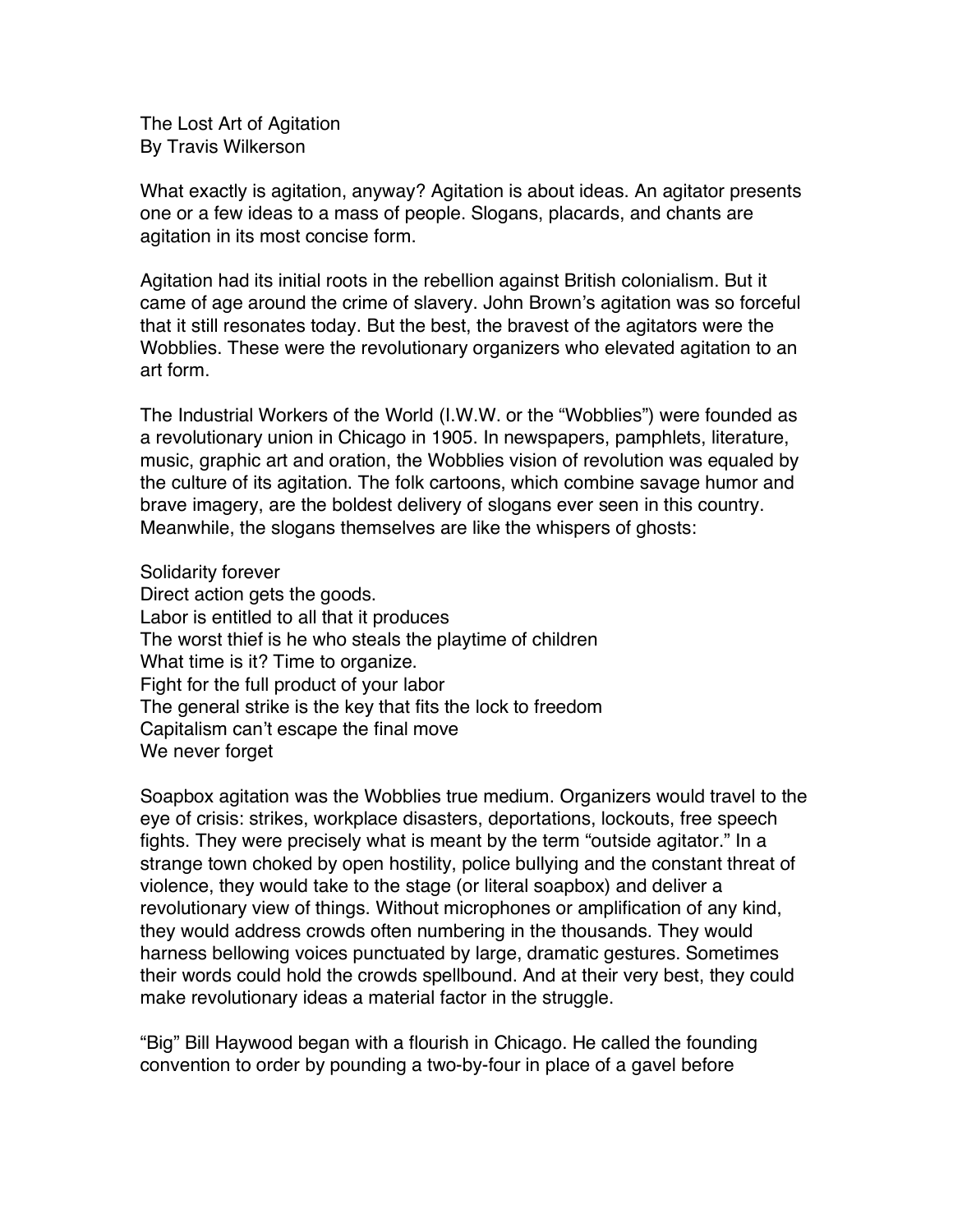proclaiming the purpose of "the emancipation of the working class from the slave bondage of capitalism."

The greatest Wobbly agitators form a kind of pantheon of masters of the lost art. Haywood is joined by the likes of Mother Jones, Eugene Debs, Lucy Parsons, Elizabeth Gurley Flynn, Carlo Tresca, and Joe Hill. They took the Wobbly vision into factories, mines, and timber & farm fields. Their names are inseparable from the struggles that marked the era: Patterson, Bisbee, the Iron Range, the Great Central Valley.

The most legendary Wobbly agitator is Frank Little. He arrived in Butte, Montana straight from Bisbee, Arizona, where he'd avoided the notorious deportations by being badly injured in a car crash. In Butte he wouldn't be so lucky. He arrived in a city suffocating with anxiety, in the wake of a mining disaster and subsequent wildcat strike. The most powerful corporation in the world dominated Butte: Anaconda.

Little made two public speeches in Butte. He is said to have addressed a number of potentially dangerous matters: the history of the present struggle, strike tactics and strategy. But where he really got into trouble was around the war. He said World War 1 was obviously a war between the bosses and that it was time to turn that war against the bosses.

The scene was incredibly dramatic, with the hobbled Little leaning on his cane. According to accounts, at the summit of his speech the clouds darkened and rain began to fall. He ended with a phrase that strangely echoes the future. He implored the miners to win the strike "by any means necessary." At 3:00 the next morning, he was lynched by "persons still unknown."

In the aftermath of World War 1, the Wobblies were targeted by the Federal Government and subjected to sharp repression. A mass trial of the I.W.W. leadership effectively crushed the movement. And so as suddenly as they arrived, the Wobblies disappeared from the political landscape. To a great extent, they took the art of radical agitation with them.

The Wobblies fought for change everywhere, at all times. They always made immediate demands: for better wages or free speech or for the rights of immigrants. But they never lost sight of an image of a different kind of world altogether. Nowadays the Wobblies are regarded, if acknowledged at all, as brave fools. The 400 Billionaires love that position. So do both parties of war. But doesn't it seem obvious that the world is what we make of it?

We need the Wobblies more than ever but instead we have their lessons. The immediate goal is the recovery of radical agitation as an art form. To bring art that